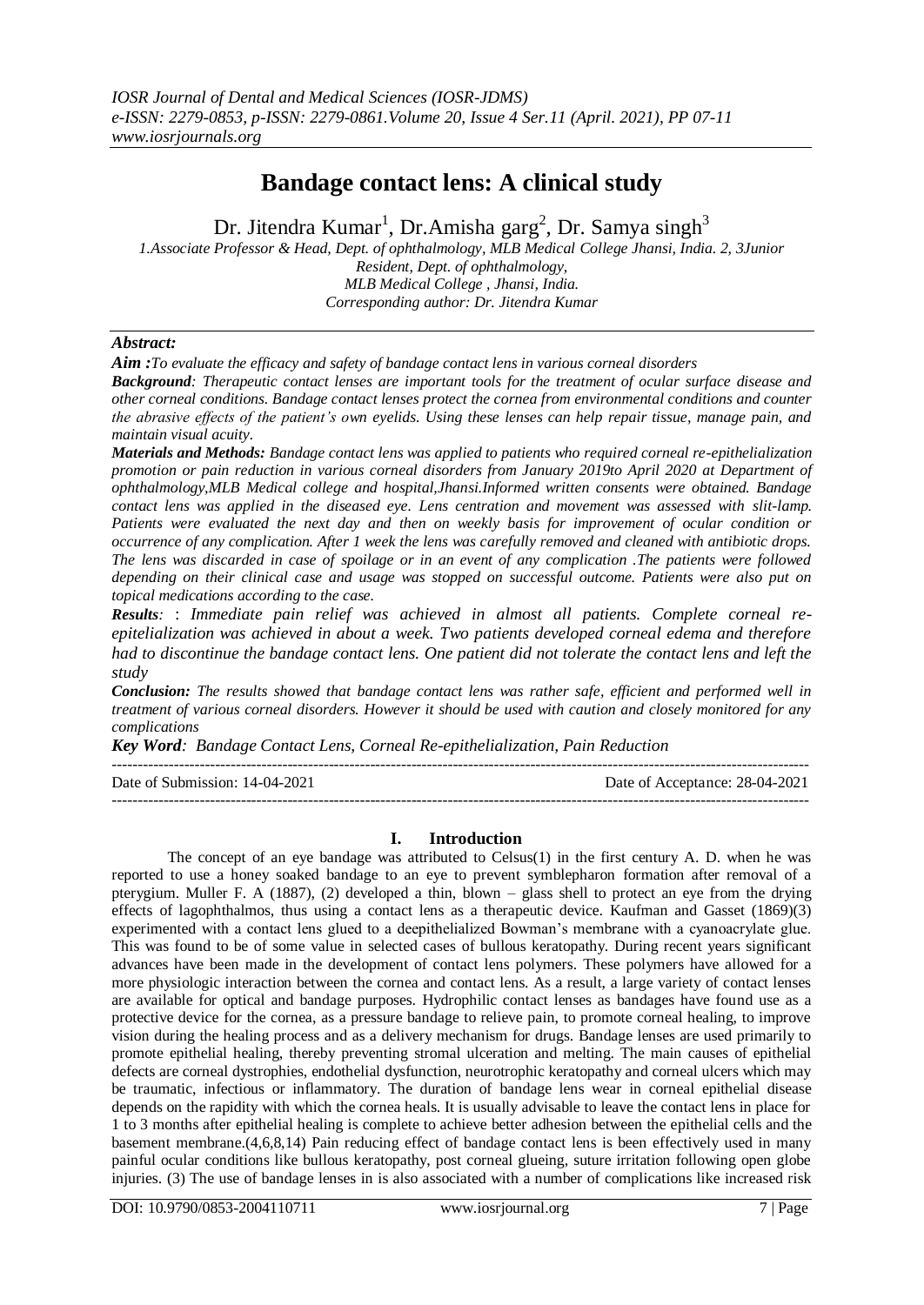of microbial keratitis, corneal edema, lens loss and spoilage and peripheral vascularization.(10) These complications can be reduced to a certain extent by careful selection of patients, regular follow –up and concurrent application of topical medications and this aspect has been focus of attention in our study. The use of bandage contact lens in treating various pathological conditions is a saga of success story carefully built up by many dedicated ophthalmologists to the cause of ophthalmology. The present study is only an attempt to revalidate the already documented facts and to add something new in a humble way to that story.

# **II. Material And Methods**

This cross sectional study was carried out on patients of Department of Ophthalmology at MLB medical college ,Jhansi, Uttar Pradesh from January 2019 to April 2020. A total 51 adult subjects (both male and females) of aged  $\geq$  18, years were for in this study.

**Study Design:** Cross sectional study.

**Study Location**: This was a tertiary care teaching hospital based study done in Department of Ophthalomology, at MLB Mediacl college and hospital, Jhansi, Uttar Pradesh.

## **Study Duration:** January 2019 to April 2020.

**Sample size:** 51 patients.

**Subjects & selection method:** This cross sectional study was conducted between January 2002 to April 2004 in Ophthalmology department at Regional Institute of Ophthalmology, Thiruvananthapuram. After obtaining written informed consent, bandage contact lens was applied in patients requiring corneal re-epithelialization (not responding to conventional treatment) promotion or pain reduction in various corneal disorders.

The patients were categorized into 2 groups:

### **Group I: Corneal re-epithelialization promoting effect in**

#### **Acute corneal disorders:**

1) Non –healing epithelial defect following chemical injury

2) Post-surgery - penetrating keratoplasty

3) Corneal ulcer with impending perforation

## **Chronic corneal disorders:**

1) Peripheral ulcerative keratitis with thinning

- 2) Neurotrophic keratopathy
- 3) Recurrent corneal erosion

#### **Group II:**

#### **Pain reduction effect**

1) Bullous keratopathy

- 2) Post corneal glueing
- 3) Filamentary keratitis
- 4) Sutured corneal wound

#### **Inclusion criteria:**

1) At least 18 yrs. of age.

2) Understands the language of the informed consent, willing to give consent and to comply to the follow-up schedule.

#### **Exclusion criteria:**

- 1) Patients with active infection
- 2) Patients with extremely poor hygiene
- 3) Poor lid hygiene
- 4) Severe dry eyes
- 5) Uveitis

### **Procedure methodology**

Bandage contact lens used for the study was HEMA (Hydroxyethylmethacrylate) with 38.6% water content. Plano lens were used. Before subjecting the patient to treatment of bandage lens, a detailed clinical history and thorough slit-lamp evaluation of anterior segment was done. After instillation of local anaesthetic drops, bandage contact lens was applied. Lens centration and movement parameters were assessed under slitlamp. Patients were instructed to continue topical medications and report immediately if there is pain or fogginess of vision. Follow-up was done at day 1, day 3, day 5, day 7 and then on weekly basis for 2 months and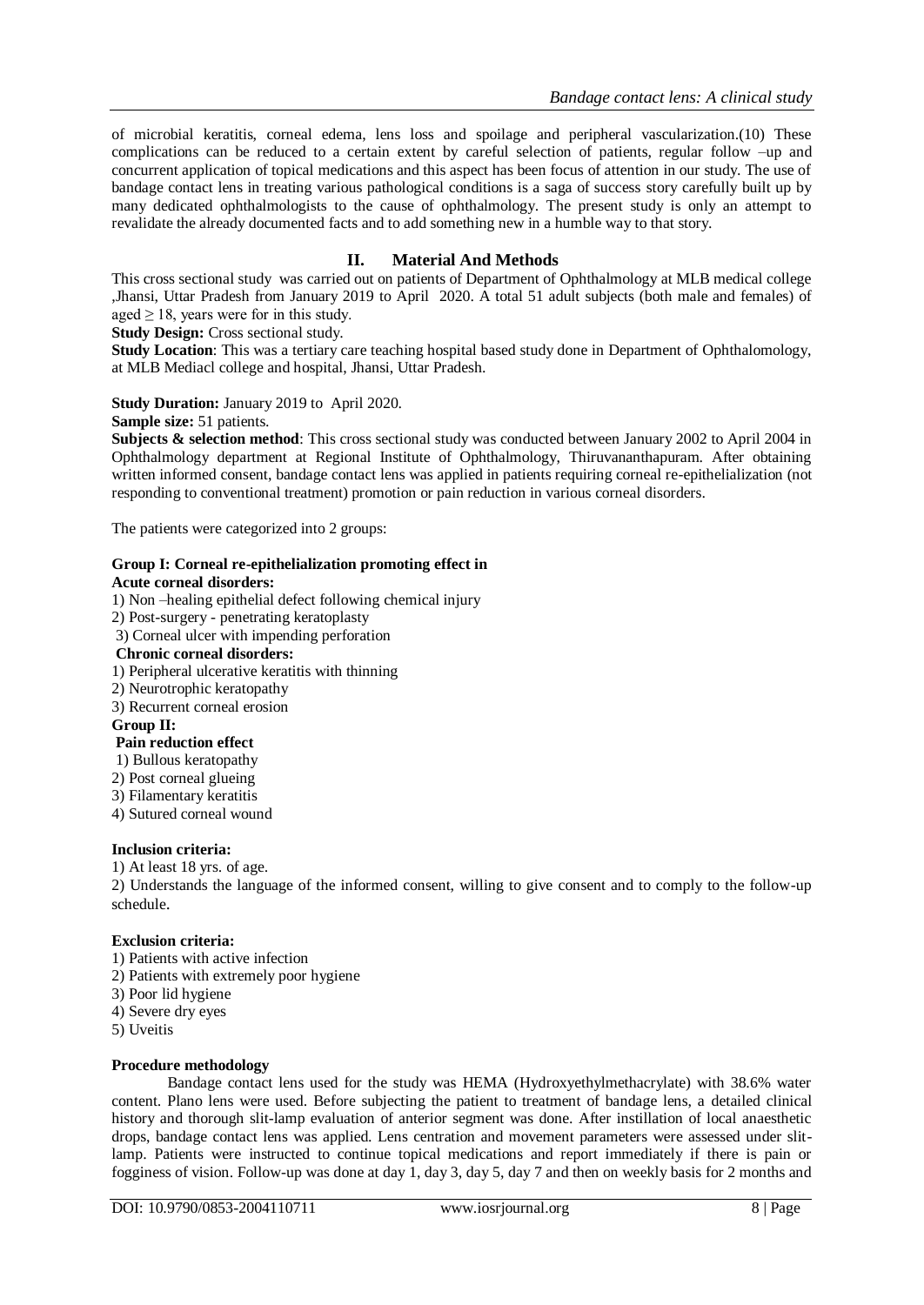then further follow-up depending on the ocular condition. Admitted patients were reviewed on daily basis till discharge and then as per schedule. After 1 week, bandage contact lens was removed, soaked in antibiotic solution and re-applied after cleaning. The bandage contact lens was discarded after successful outcome or any permanent treatment depending on the ocular indication. The time to complete epithelialization and absence of pain were recorded in each case.

## **III. Result**

51 patients were considered for the study of which 2 patients discontinued bandage contact lens as they developed corneal edema, 1 patient did not tolerate the contact lens, 3 patients developed lens deposits and 5 patients reported with lens loss. 48 patients completed the study.

### **Table 1: Corneal re-epithelialization promotion in acute and chronic corneal disorders (Group 1)**

| Group 1                             | No. of cases |
|-------------------------------------|--------------|
| Chemical injury                     |              |
| Post-surgery                        |              |
| Impending corneal ulcer perforation |              |
| Neurotrophc keratopathy             |              |
| Recurrent corneal erosion           |              |
| Peripheral ulcerative keratitis     |              |

| Table 2: Pain reduction effect (Group 2) |              |  |  |
|------------------------------------------|--------------|--|--|
| Group 2                                  | No. of cases |  |  |
| Bullous keratopathy                      |              |  |  |
| Post corneal gluing                      |              |  |  |
| Filamentary keratitis                    |              |  |  |
| Sutured corneal wound                    |              |  |  |

# **Table no 3** Re- Epithelialization promotion (Group 1)

| <b>Group I</b>                      | No of cases | Age in years mean (Range) |
|-------------------------------------|-------------|---------------------------|
| Chemical injury                     | 13          | $25(24-67)$               |
| Post-surgery                        |             | $61(20-76)$               |
| Impending corneal ulcer perforation |             |                           |
| Neurotrophc keratopathy             |             | $49(23-72)$               |
| Recurrent corneal erosion           |             | $47(28-67)$               |
| Peripheral ulcerative keratitis     |             |                           |

## **Table 4: Pain Reduction effect (Group 2)**

| Group 2               | No of cases | Age in years mean (Range) |
|-----------------------|-------------|---------------------------|
| Bullous keratopathy   |             | $50(26-76)$               |
| Post corneal gluing   |             |                           |
| Filamentary keratitis |             | $30(25-65)$               |
| Sutured corneal wound |             | 32(24-72)                 |

## **Table 5: Re- Epithelialization promotion (Group 1)**

| Group 1                             | No.of cases | Complete epitheliazation in days mean<br>(Range) |
|-------------------------------------|-------------|--------------------------------------------------|
|                                     |             |                                                  |
| Chemical injury                     |             | $5(3-7)$                                         |
| Post-surgery                        |             | $5(4-7)$                                         |
| Impending corneal ulcer perforation |             |                                                  |
| Neurotrophic keratopathy            |             | $10(8-15)$                                       |
| Recurrent corneal erosion           |             | $2(2-3)$                                         |
| Peripheral ulcerative keratitis     |             | 14                                               |
|                                     |             |                                                  |

# **Table 6: Complications following insertion of bandage contact lens**

| . vpe            | Number of eves |
|------------------|----------------|
| Lens loss        |                |
| Lens deposits    |                |
| Corneal edema    |                |
| Lens intolerance |                |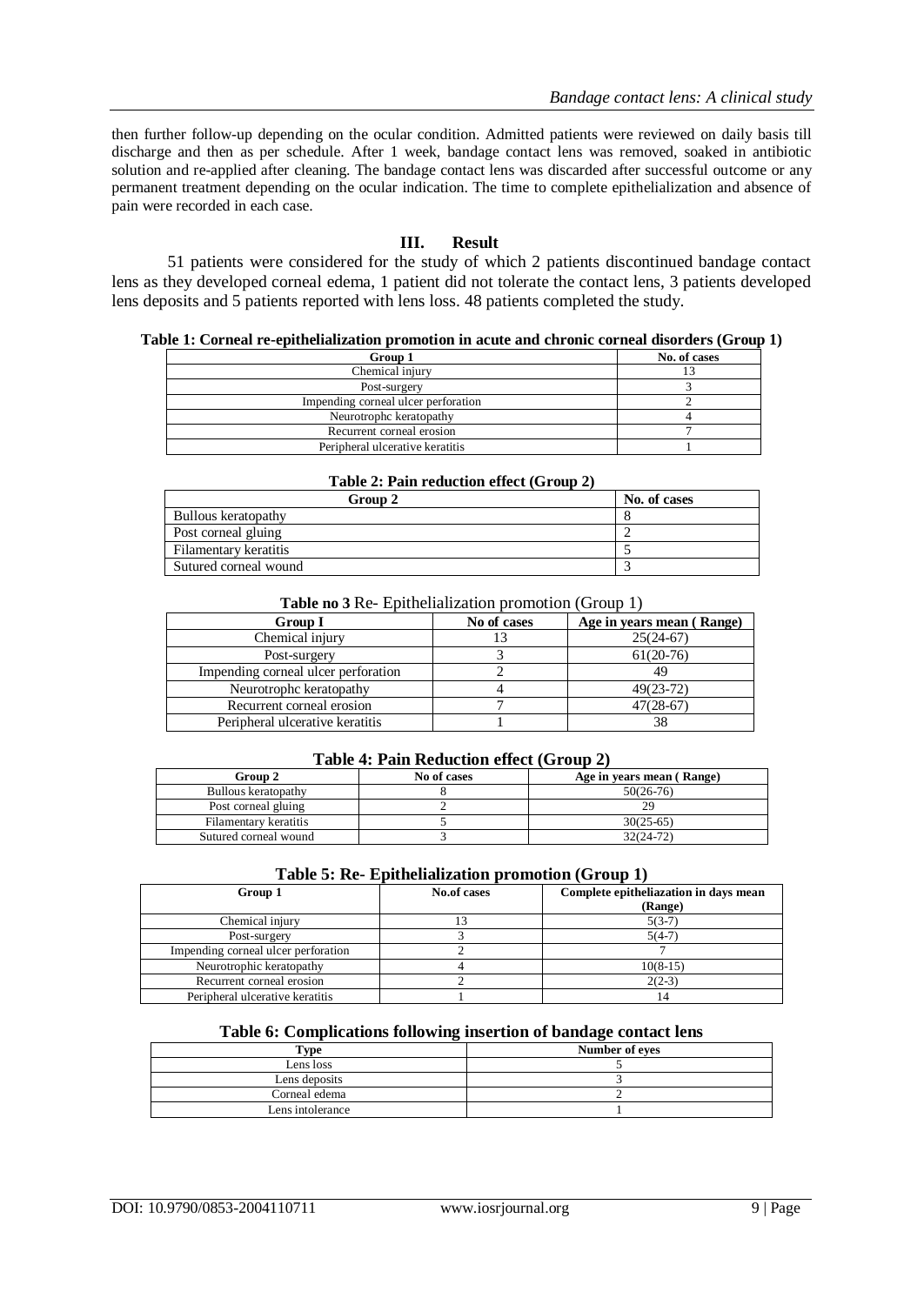# **IV. Discussion**

Bandage contact lens are now been increasingly used for various corneal disorders to either facilitate epithelial healing process or pain reduction. The present study evaluated its effectiveness and safety in corneas which are already compromised. Patient selection for bandage lens wear was critical. So only those patients who were willing to comply with the follow up schedule were only included in the study. Chemical injuries constituted a major proportion of patients in our study. Inspite of the usual conventional management, majority of patients develop non healing epithelial defects which not only cause patient discomfort but pave the way for corneal ulceration and thereby blindness. In such instances bandage contact lenses may be employed which allow the epithelium to heal reducing discomfort and at the same time also maintain visual acuity. The present study revealed that the lens was effective in acid and alkali burns as concluded by Kaufman H E (15,23) and coworkers. Active infectious corneal disease is a contraindication for a bandage lens. However when the infectious process has been controlled but corneal epithelial defect persists, a bandage contact lens may be used. The present study found bandage lens to be effective in the above circumstances as concluded by Aquavella J V, (5) Cavanagh HD, (7) Williams R and Buckley R J. (16) Bandage lenses are also extremely effective in treating certain complications of corneal transplantation. Leakage of aqueous humour from suture tracks may be controlled with a contact lens with or without pressure patching. Irritation caused by sutures after corneal transplantation may result in excessive mucoid discharge and small tissue melts around nylon suture knots. A bandage lens combined with other therapies may help. They are also useful in accelerating healing of corneal epithelial defects after vitrectomy. (23) In cases of corneal ulcer with impending perforation, bandage lenses can give structural support and help in healing process thereby preventing vision threatening perforation and also buy time for future keratoplasty procedures. In our study we had two cases of impending perforations which healed following contact lens application. Hirst L W et al (1982)(13) effectively employed bandage contact lens in treatment of corneal perforation and descemetocele. In certain chronic corneal conditions like recurrent corneal erosions and neurotrophic keratitis, where patients present with repeated acute symptoms of pain, watering and photophobia due to corneal epithelial defects, bandage lens not only provides prompt relief of symptoms but also promote epithelial healing thereby ameliorating their condition. Pain reduction effect was also observed in many conditions like bullous keratopathy, post corneal glueing, filamentary keratitis and suture irritation following open globe injuries of cornea. Bullous keratopathy occurs due to the diseased corneal endothelium which causes stromal and epithelial edema. This results in the formation of microcysts and bullae which on constant rubbing by lids rupture and result in severe pain and foreign body sensation. Bandage contact lens reduces the interaction of lids with cornea and irritation of the exposed corneal nerves thus reducing the pain. The present study revealed similar findings compared to those of Leibowitz H M, (4) Cavanagh H D, (8) Hovding G(14) and Kaufman H E. (15) The bandage lens can be used to temporarily to help control symptoms of band keratopathy with overlying epithelial erosions as studied by Williams R, Buckley RJ(16) and Hayworth NAS, Asbell RA. (22) The use of bandage contact lenses for mechanical protection in trichiasis and entropion, Thygeson's superficial punctuate keratopathy, (9) superior limbic keratoconjunctivitis, (12) mooren's ulcer, (19) pellucid and terrien's marginal corneal degeneration, (20,21) traumatic corneal abrasions and as drug delivery devices has yielded very good results. However, increased use is also associated with increasing bandage lens related complications. The commonest complication in our study was lens deposits and lens loss as reported by Arora et al.(24) This can be due irregularity of corneal surface in majority of these conditions. Another complication encountered was corneal edema in 2 patients due to hypoxia. The reason is that bandage lenses by design demonstrates less movement to prevent the healing epithelial cells from being sloughed off due to movement of the lens itself. (25) This in turn affects the oxygenation of cornea leading to hypoxia. The water content of the lens is also of paramount importance since the amount of oxygen that diffuses through the lens is directly and exponentially related to lens hydration. In general, the greater the water content of the contact lens, the greater the oxygen supply to the cornea. (11) The major limitation in our study was that we used HEMA lens with 38.6% water content. This could probably explain the increased number of corneal edema cases in our study. This complication can be reduced with more recent contact lenses like the fluorosilicone hydrogel lenses. The other complication was tight fit in one patient resulting in discomfort to the patient. The present study did not have any case of infectious keratitis as a complication because of close follow up of patients with cleaning of lenses at weekly intervals and also replacing the lenses if damaged along with concurrent application of topical medications.

Recently, collagen shield consisting of thin film of sterile non cross- linked porcine sclera collagen as corneal bandage has become available for short – term protection of the cornea after surgery, trauma or in cases of non-traumatic corneal surface disorders. The collagen shield consists of a thin  $(0.0127 - 0.71$ mm) film of sterile non-cross linked porcine sclera collagen. The diameter is 14.5mm, the base curve is 9mm, and the power is plano. Three types of shields are available, which may last from 24 -72 hours on the eye.

## **V. Conclusion**